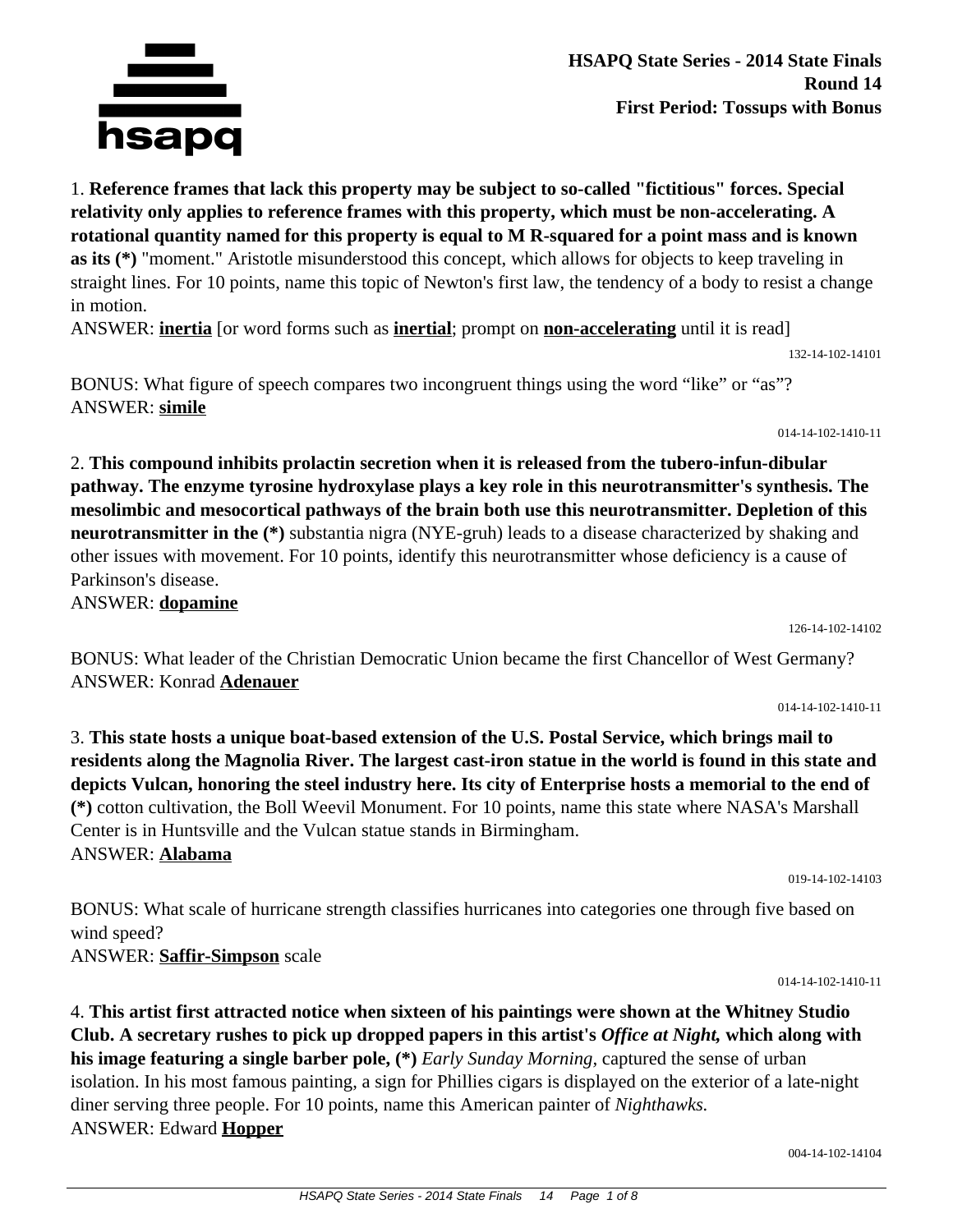BONUS: Name the poet who wrote "One short sleep past, we wake eternally," in the tenth of his *Holy Sonnets,* "Death, Be Not Proud." ANSWER: John **Donne**

014-14-102-1410-11

### 5. **Glenn Frank was instrumental in saving lives during this event by persuading people to leave the scene. A Pulitzer-winning photograph taken during this event by John Filo depicts Mary Vecchio kneeling over the body of Jeffrey Miller. This event was the subject of Neil Young's (\*)** anti-war song "Ohio." Three years after this event, the eight National Guardsmen who opened fire were acquitted on the grounds of self-defense. For 10 points, name this 1970 shooting on a college campus in Ohio, which prompted a student strike against the Vietnam War across the country. ANSWER: **Kent State** shootings [or **May 4 massacre**]

239-14-102-14105

BONUS: What Russian composer helped inaugurate musical modernism with his ballets *Petrushka* and *The Rite of Spring*? ANSWER: Igor **Stravinsky**

014-14-102-1410-11

6. **Travertine is one kind of this rock deposited by mineral springs, while tufa is another kind found in columns around Lake Mono. This rock consists primarily of aragonite (ah-RAH-guh-nite) and calcite. Karst topographies are most commonly formed from (\*)** dolomite or this rock, which reacts with acid to release carbon dioxide. For 10 points, name this sedimentary rock consisting of calcium carbonate, often from marine organisms.

ANSWER: **limestone**

BONUS: Gioachino (jee-uh-KEE-noh) Rossini composed what opera in which the title character Figaro helps Count Almaviva woo Rosina? ANSWER: *The Barber of Seville*

014-14-102-1410-11

052-14-102-14107

015-14-102-1410-11

237-14-102-14106

7. **This party was blamed for a riot in Bath, Maine, and the related tarring and feathering of John Bapst. One of its Vice-Presidential nominees was the nephew of Andrew Jackson. This party contained many members from the Order of the (\*)** Star Spangled Banner. This third party nominated Millard Fillmore for the Presidency in 1856, and its colloquial name refers to how its mostly anti-German and Irish members were supposed to deny being in this party. For 10 points, name this anti-Catholic, nativist political party in the 1850s.

ANSWER: **Know Nothing** Party [or Native **American** Party]

BONUS: What city houses the Grand Ole Opry and Vanderbilt University? ANSWER: **Nashville**, Tennessee

8. **This poem's third section declares that this poem's dedicatee "will split the heavens of Long Island and resurrect your living human Jesus from the superhuman tomb." The second part of this poem describes a character who is "the crossbone soulless jailhouse and Congress of sorrows" named (\*)** Moloch. This poem declares "Carl Solomon! I'm with you in Rockland" and starts by declaring that "I saw the best minds of my generation destroyed by madness." For 10 points, name this poem by Allen Ginsberg. ANSWER: *Howl*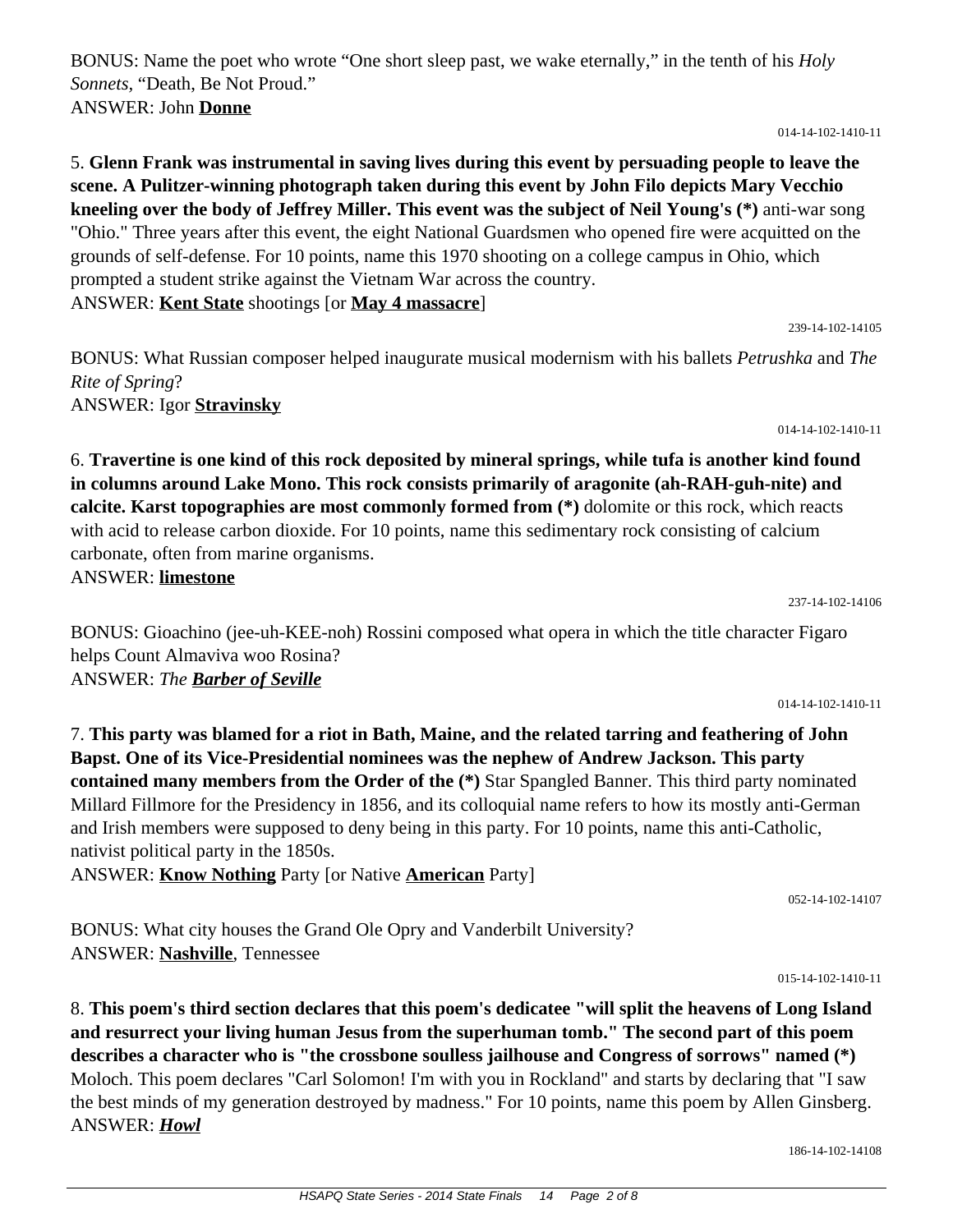BONUS: What eighteenth-century English author wrote the epistolary novels *Pamela* and *Clarissa*? ANSWER: Samuel **Richardson**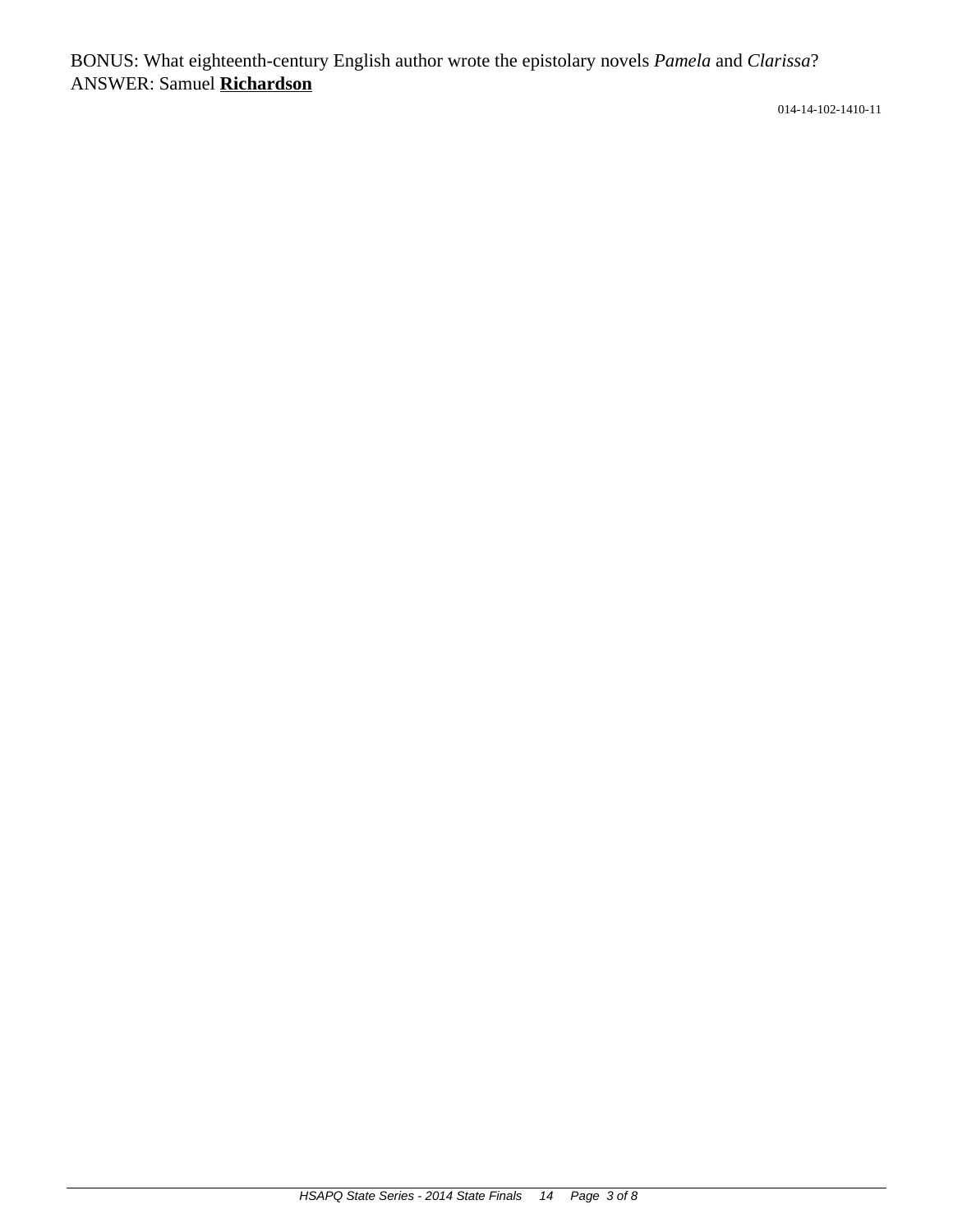**Second Period: Directed Round**

### **SET A:**

1. BONUS: What daughter of Henry VIII was nicknamed "Gloriana" and became queen of England in 1558?

#### ANSWER: **Elizabeth I** [prompt on **Elizabeth**]

2. BONUS: This is a 30-second calculation question. To win a board game, you have to roll a 20-sided die, with faces numbered 1 through 20, and get a 1. What is the probability that you roll a 1 and your opponent does not roll a 1, if the events are considered independent? ANSWER: **19/400** [or **0.0475**; or **4.75%**]

3. BONUS: What city burned down in a 1666 great fire that was recorded in Samuel Pepys' (PEEPS) diary? ANSWER: **London**

4. BONUS: What Cavalier poet wrote "To Lucasta, Going to the Wars" and "To Althea, from Prison"? ANSWER: Richard **Lovelace**

014-14-102-1410-12

048-14-102-1410-12

### **SET B:**

1. BONUS: What small, Teflon-coated magnetic rods are placed in solutions in order to mix them by spinning?

ANSWER: magnetic **stir bar**s [or **flea**s; or magnetic **stirrer**; prompt on magnetic **spinner**s]

2. BONUS: What anion, with formula H-minus, is commonly donated by reducing agents? ANSWER: **hydride**

048-14-102-1410-12

3. BONUS: What man was exiled to the island of Saint Helena after fighting in the Hundred Days? ANSWER: **Napoleon** Bonaparte [or **Napoleon** I; or Napoleon **Bonaparte**]

4. BONUS: This is a 20-second calculation question. Two trees in a park are 25 feet and 40 feet tall, respectively. When the smaller tree casts a shadow ten feet long, how long of a shadow does the taller tree cast?

ANSWER: **16** feet

037-14-102-1410-12

015-14-102-1410-12



015-14-102-1410-12

190-14-102-1410-12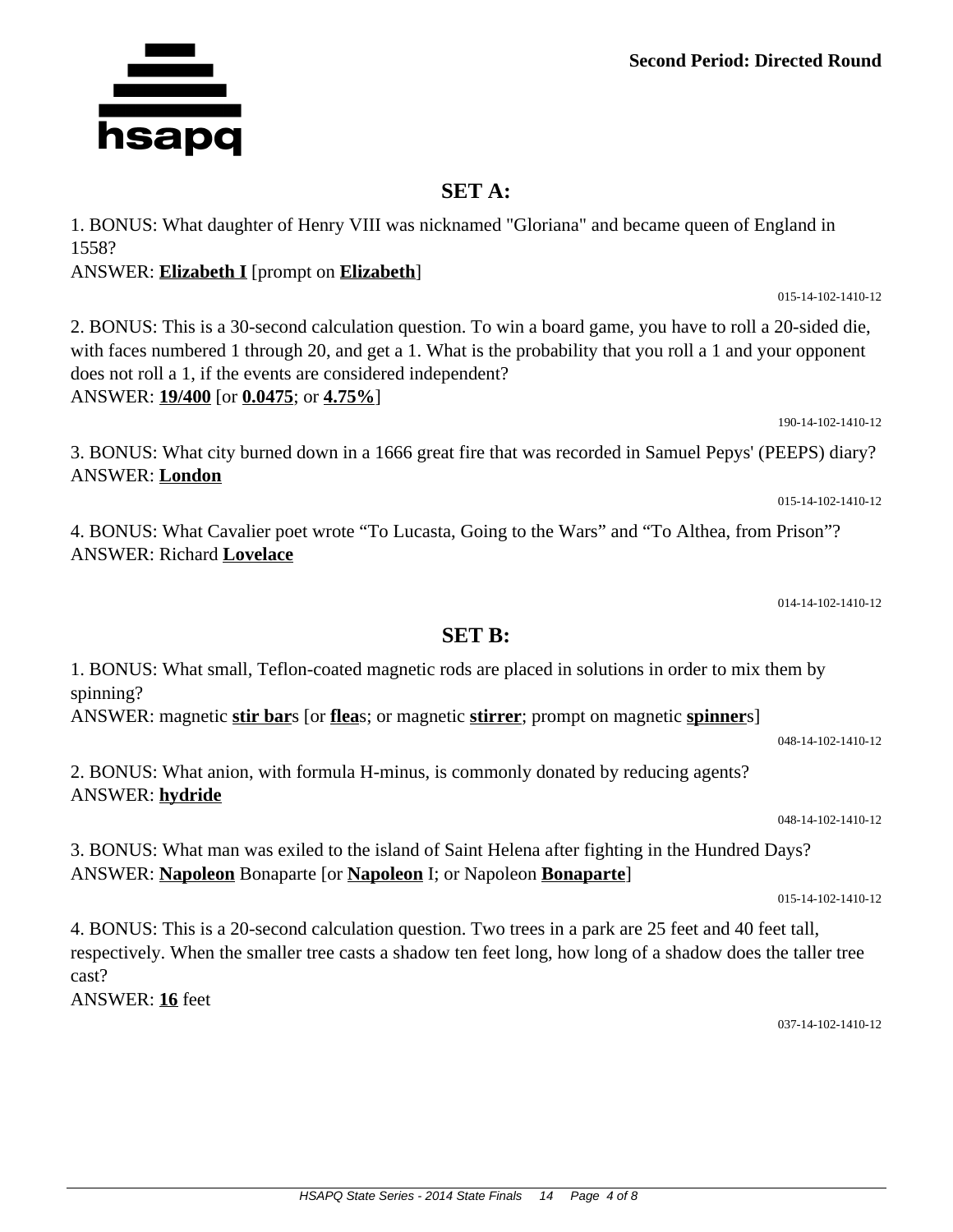9. **In a play by this author, Eben Cabot fathers a child with his father's wife Abbie Putnam. In one of this man's plays, the former Pullman porter Brutus becomes the ruler of an island. This author of (\*)** *Desire Under the Elms* and *The Emperor Jones* wrote a play in which "Hickey" convinces the denizens of Harry Hope's saloon to give up their "pipe dreams." For 10 points, name this American playwright of *The Iceman Cometh* who created the Tyrone family in *Long Day's Journey Into Night.* ANSWER: Eugene **O'Neill** 186-14-102-14109

BONUS: What largest U.S. bank, which is led by CEO Jamie Dimon, agreed in 2013 to a record thirteen billion dollar penalty to settle claims over its mortgage backed securities? ANSWER: **J.P. Morgan Chase**

10. **Marian McPartland played this instrument on a radio show named for it until 2011. A performer of this instrument composed the soundtrack to the movie** *Anatomy of a Murder,* **and worked with the same composer who wrote his band's theme song, "Take the (\*)** A Train." Bill Evans played this instrument for the Miles Davis sextet. "Straight, No Chaser" is a song for this instrument written by Thelonious Monk. For 10 points, name this percussion instrument played by Duke Ellington. ANSWER: **piano**

BONUS: What was the nickname given to the stylish basketball played by the Lakers in the era of Kareem Abdul-Jabbar and Magic Johnson? ANSWER: "**Showtime**"

11. **This man referred to South African bodyguards as the "Gestapo" when making a trip on behalf of Prime Minister Jan Smuts (YUN SMOOTS). Known as the "Industrial Prince" for his frequent tours of coal mines and factories, he was the father of a woman called "Lilibet." This king took the throne after his older brother, (\*)** Edward VIII, abdicated to marry Wallis Simpson. He underwent speech therapy with Dr. Lionel Logue to overcome his stammer. For 10 points, name this King of Britain during World War II, the father of Elizabeth II. ANSWER: **George VI** [prompt on **George**]

BONUS: What Greek letter denotes a change in a quantity as well as identifying functions named for Kronecker and Dirac? ANSWER: **delta**

014-14-102-1410-11

052-14-102-14111

# hsapq



015-14-102-1410-11

080-14-102-1410-11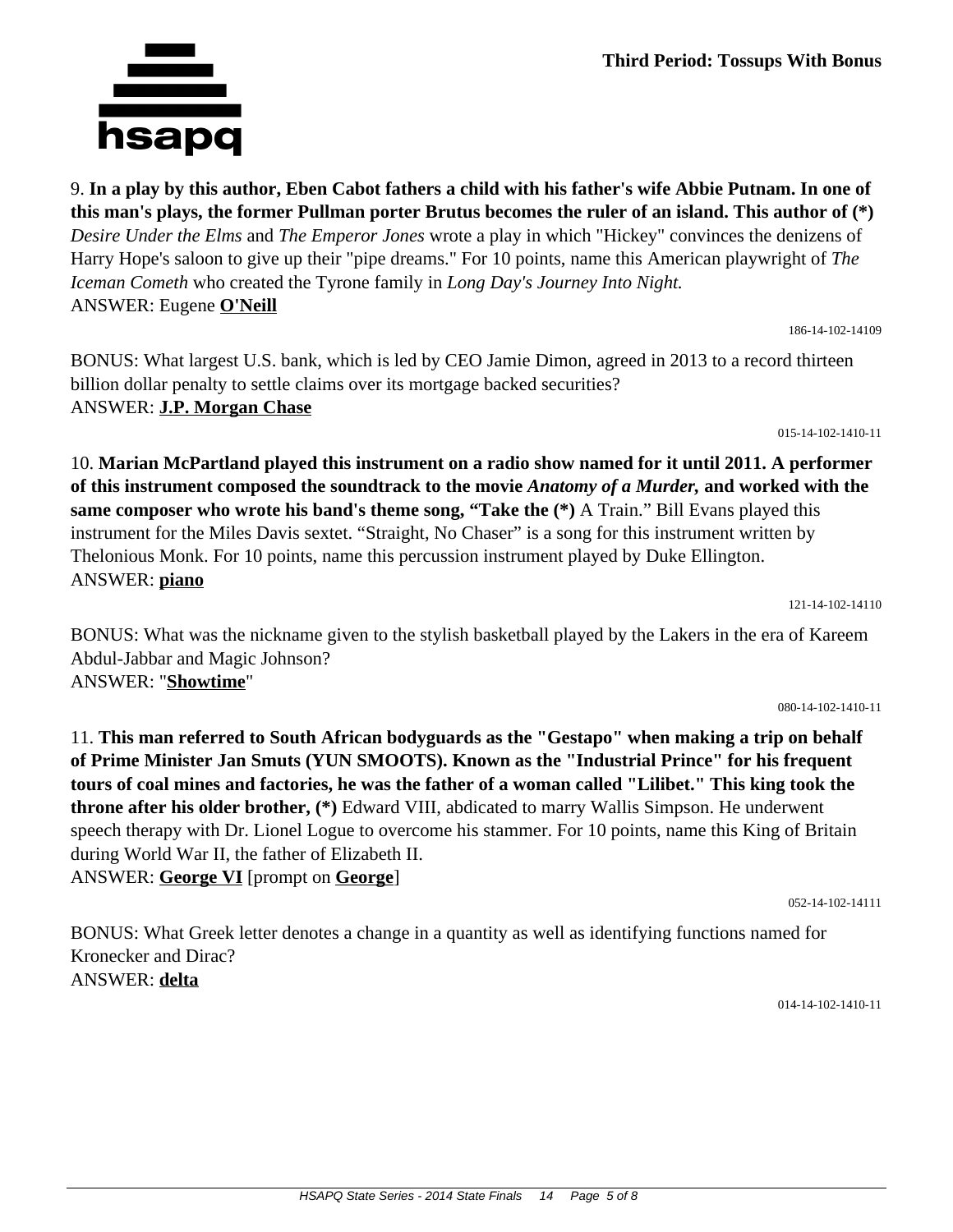12. **Sir Thomas Wyatt translated some of these poems written by Ronsard into English. Sir Philip Sydney's** *Astrophel and Stella* **is a sequence of this kind of poem. A collection of these kinds of poems "from the (\*)** Portugese" was written by Elizabeth Barrett Browning, and an author who wrote one hundred fifty-four of these kinds of poems addressed some to the "Dark Lady." Shakespeare's poems of this kind include "Shall I Compare Thee to a Summer's Day?" For 10 points, name this type of poem that consists of fourteen lines.

ANSWER: **sonnet**s

BONUS: Janie Crawford lives in Eatonville before she meets Tea Cake, who gets rabies after the Okeechobee hurricane, in what novel by Zora Neale Hurston? ANSWER: *Their Eyes Were Watching God*

13. **Though he sided with the Greeks during the Trojan War, this god escorts Priam to Achilles's camp in the** *Iliad.* **Odysseus was descended from this god, as his grandfather was Autolycus (AH-tow-LYE-kuss). Two snakes intertwined around a staff, or a (\*)** caduceus, is a symbol of this deity. His mother was the eldest of the Pleiades and was named Maia (MY-uh). As a child, this god used the entrails of Apollo's cattle to fashion a lyre. For 10 points, name this god depicted with winged sandals, a trickster and messenger god.

ANSWER: **Hermes**

BONUS: This is a 20-second calculation question. Find the exact solution of the equation  $7 + 5e^{x} = 10$ . ["seven plus five times e to the x equals ten"] ANSWER: **ln 0.6** [or **ln 3/5** or **ln 3-ln 5**; or the **natural log of 3/5**; or the **natural log of 0.6**; or the **natural logarithm of 3/5**; or the **natural logarithm of 0.6**] 037-14-102-1410-11

14. **This man ordered the imprisonment of a man who criticized his plan for industrializing "poor and blank" lands after the Lushan conference. The Gang of Four jockeyed for power after his death. He asked citizens to produce (\*)** steel and not farm, resulting in a great famine. He advocated the Great Leap Forward and declared war on intellectuals in the Cultural Revolution. For 10 points, name this author of the *Little Red Book* who was the first chairman of Communist China. ANSWER: **Mao** Zedong

BONUS: What rule states that the limit of the ratio of two functions is equal to the ratio of the derivatives of those functions?

ANSWER: **L'Hopital**'s (LOW-pea-tahl's) rule

15. **Police found this man thanks to a tip from former Miss Iceland Anna Bjornsdottir (BYORNZ-daughter). His brother, Billy, was a politician and college president who was forced to resign in 2003 over contact with this man. This fixture on (\*)** Most Wanted lists was arrested in 2011 at age eighty-one while living in Santa Monica. For 10 points, name this captured fugitive who was sentenced to two consecutive life terms for crimes committed while leading Boston's Winter Hill Gang. ANSWER: James Joseph "Whitey" **Bulger** Jr.

052-14-102-14115

014-14-102-1410-11

020-14-102-14114

023-14-102-1410-11

190-14-102-14113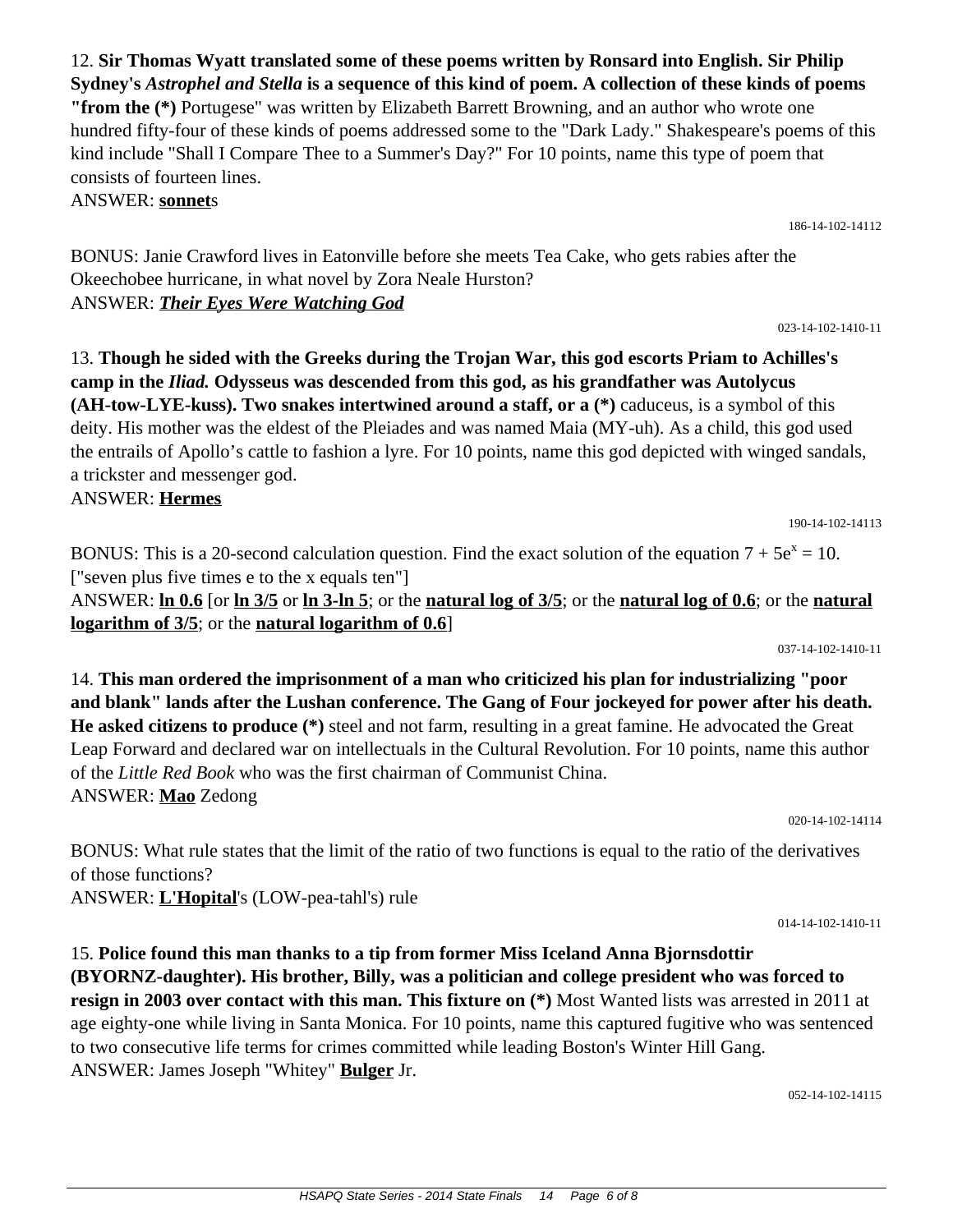BONUS: What NBA team is currently coached by Randy Wittman and is led by John Wall and Bradley Beal?

ANSWER: Washington **Wizards** [or **Washington** Wizards]

015-14-102-1410-11

16. **This man was friends with his rival Luz Long, whom this man defeated to win the long-jump. This man set or tied four world records in less than an hour while running for Ohio State at the Big Ten track and field championships, and some of his feats were shown in (\*)** Leni Riefenstahl's documentary *Olympia.* For 10 points, name this African-American track and field athlete whose four gold medals at the 1936 Berlin Olympics thwarted Hitler's attempt to demonstrate Aryan superiority. ANSWER: Jesse **Owens**

030-14-102-14116

BONUS: What Republican Party faction, which was represented by Chester A. Arthur on the Garfield ticket, believed in the spoils system and was opposed to the Half-Breeds? ANSWER: **Stalwart**s